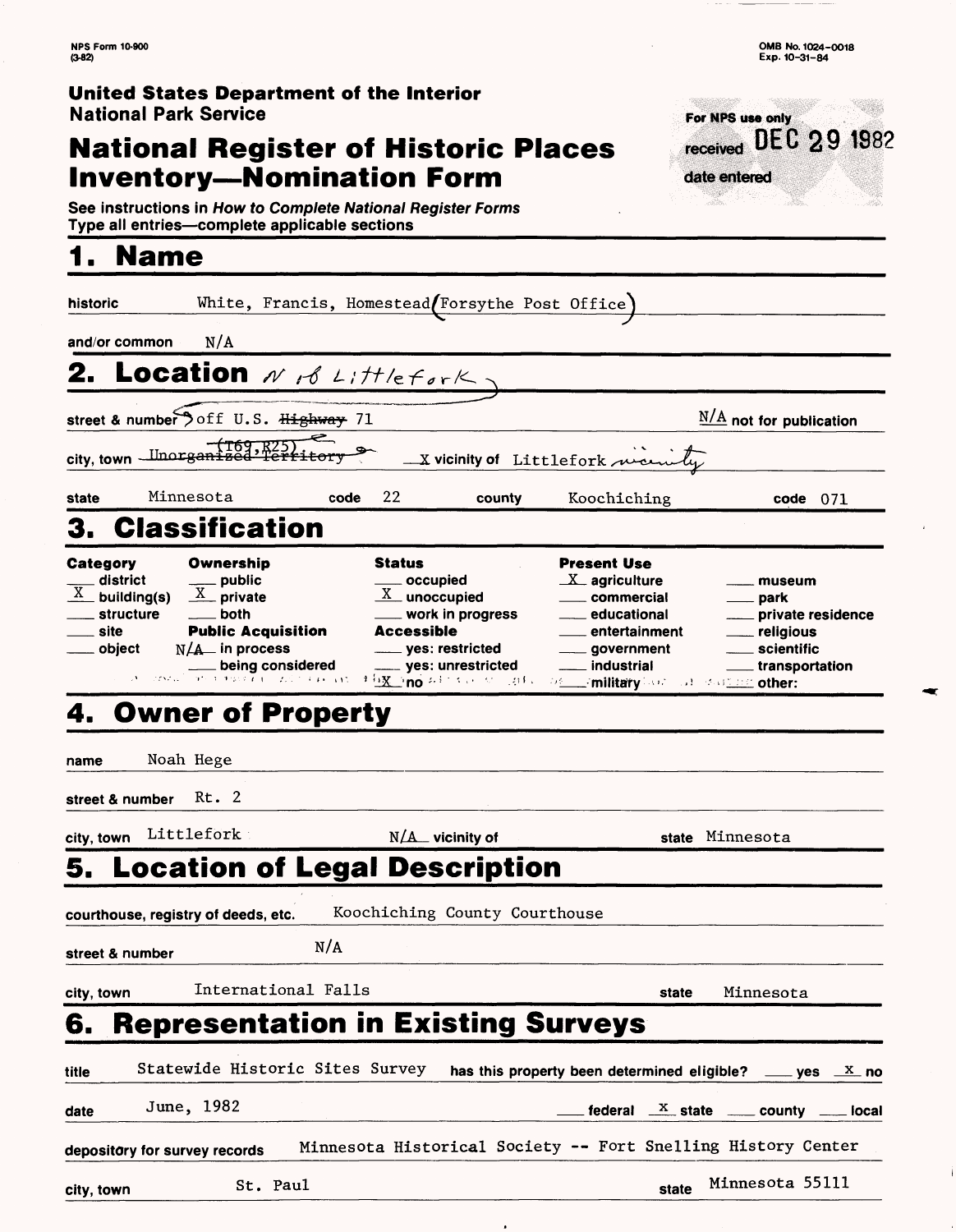### **7. Description**

| <b>Condition</b>   |                        | <b>Check one</b>     | <b>Check one</b>  |   |
|--------------------|------------------------|----------------------|-------------------|---|
| $\equiv$ excellent | $X_{-}$ deteriorated   | $\sqrt{X}$ unaltered | $X$ original site |   |
| $\frac{X}{X}$ fair | <u>sa ruins</u>        | <u>__</u> __ altered | <u>_</u> __ moved | O |
|                    | <u>_</u> ___ unexposed |                      |                   |   |

#### **Describe the present and original (if known) physical appearance**

The White Homestead/Forsythe Post Office is situated on the Littlefork River in the north central portion of Koochiching County. The building site faces the river and is a short distance from the bluff line of its north bank.

date \_

The house is a rectangular one-and-one-half story structure of log construction. The basement of the building is composed of vertical log walls; a portion of this area is exposed at the front of the house. The rest of the structure is of horizontal logs with dovetailed corners. Windows are spaced symmetrically at both the first and second levels and are double hung, two-over-two panes. The gable roof is interrupted at the front by a steeply pitched gable wall dormer directly over the front doorway. The walls of the dormer are sheathed in shingles cut in a decorative diamond pattern; the remainder of the wall surfaces are exposed logs. The roof is also pierced by two brick chimneys. A tall pole is attached to the east end of the house; this is said to have been used as a signal to the river at the time that the Forsythe Post Office was located at the house. An open lean-to has been attached to the west side of the house and a one story frame addition is located at the northeast corner.

Although no longer occupied, the house is within an operating farmstead. The building is in need of some structural stabilization.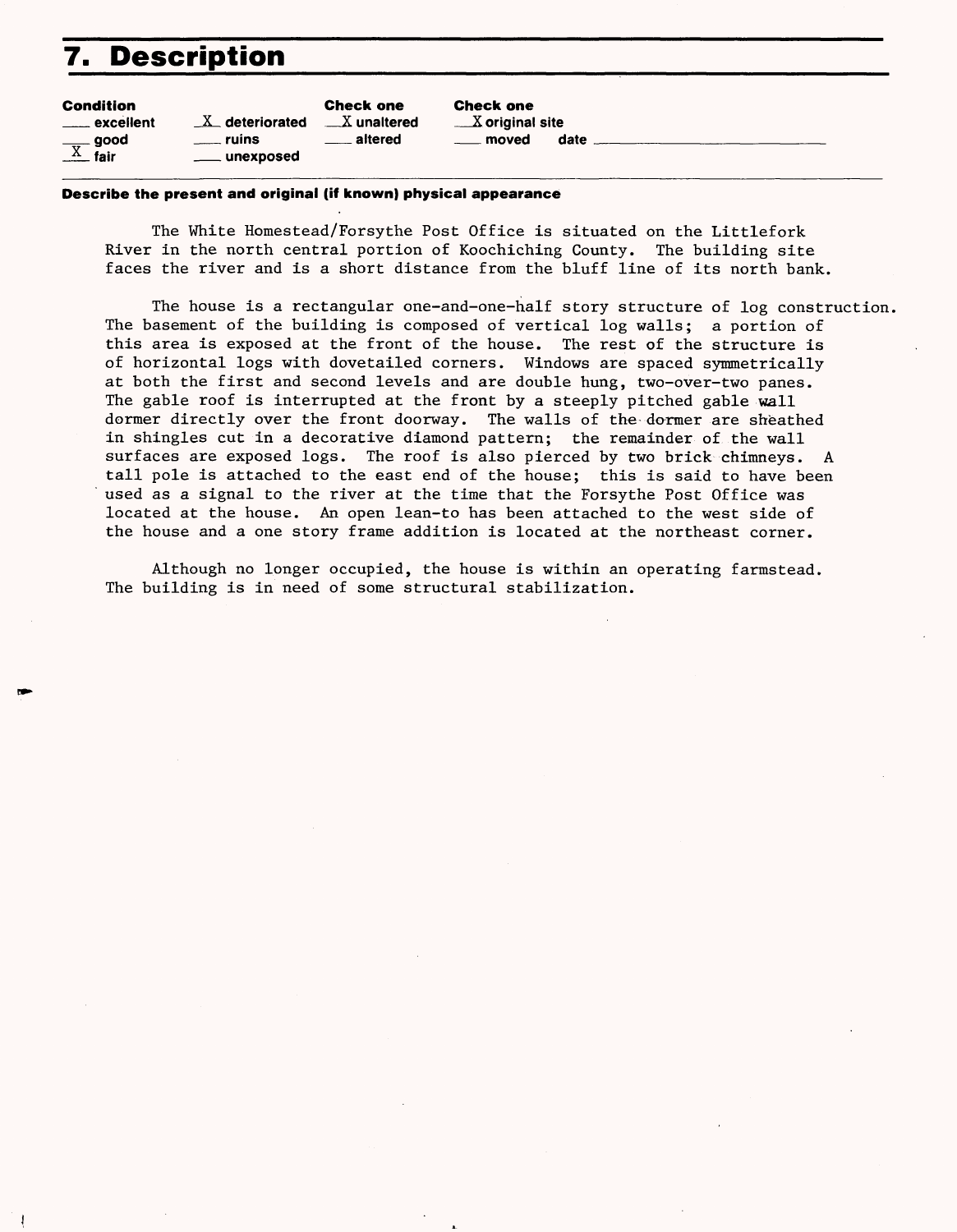## **8. Significance**

| <b>Period</b><br>___ prehistoric<br>$-1400 - 1499$<br>$\frac{1}{2}$ 1500–1599<br>$-1600 - 1699$<br>$-1700 - 1799$<br>$\frac{1}{2}$ 1800–1899<br>$\underline{X}$ 1900- | Areas of Significance-Check and justify below<br>archeology-prehistoric ______ community planning<br>___ archeology-historic<br>$X$ agriculture<br>____ architecture<br>$\equiv$ art<br><u>_</u> ___ communications | _____ conservation<br><u>_</u> ___ economics<br><u>__</u> ___ education<br>___ engineering<br>$X$ exploration/settlement $x$ philosophy<br>___ industry<br><u>__</u> __ invention | ___ landscape architecture ___ religion<br><u>____</u> law<br><u>_</u> __ literature<br><u>_</u> __ military<br><u>_</u> music<br>____ politics/government | ____ science<br>____ sculpture<br>$\rule{1em}{0.15mm}$ social/<br>humanitarian<br><u>__</u> theater<br>____ transportation<br>____ other (specify) |
|-----------------------------------------------------------------------------------------------------------------------------------------------------------------------|---------------------------------------------------------------------------------------------------------------------------------------------------------------------------------------------------------------------|-----------------------------------------------------------------------------------------------------------------------------------------------------------------------------------|------------------------------------------------------------------------------------------------------------------------------------------------------------|----------------------------------------------------------------------------------------------------------------------------------------------------|
| <b>Specific dates</b>                                                                                                                                                 | c.1901                                                                                                                                                                                                              | Builder/Architect Unknown (probably F. White)                                                                                                                                     |                                                                                                                                                            |                                                                                                                                                    |

#### **Statement of Significance (in one paragraph)**

The White Homestead/Forsythe Post Office is significant as a substantial log dwelling associated with the early Euro-American rural development of Koochiching County. Francis White was born in Altona, Ontario, in 1875, and came to Bemidji, Minnesota, in 1898. In 1900, White claimed land on the north bank of the Littlefork River in Section 33, T69,R25, which had been covered by the U.S. government survey in 1896. At that time, the area was part of northern Itasca County, of which only 0.1% of the total land surface was improved. He constructed his log home soon after, and was granted a patent on the homestead in 1905. Eventually cultivating 200 acres, White became prominent in Koochiching, County agriculture, and served as a founder and president of the Koochiching County Farm Bureau. The White home also functioned as a community focus for the surrounding rural area from 1904 until 1922 when it housed the Forsythe Post Office, named after White's first wife, Elizabeth Forsythe. Agricultural activity in Koochiching County has remained a minor land use in an area where over 80% of the surface is covered with forests and bogs. The White Homestead's secluded location, its orientation to the Littlefork River rather than to the highway, and its substantial construction and size are all features which make it a good representative of the relatively late period of homesteading and agricultural activity which did take place in the county.